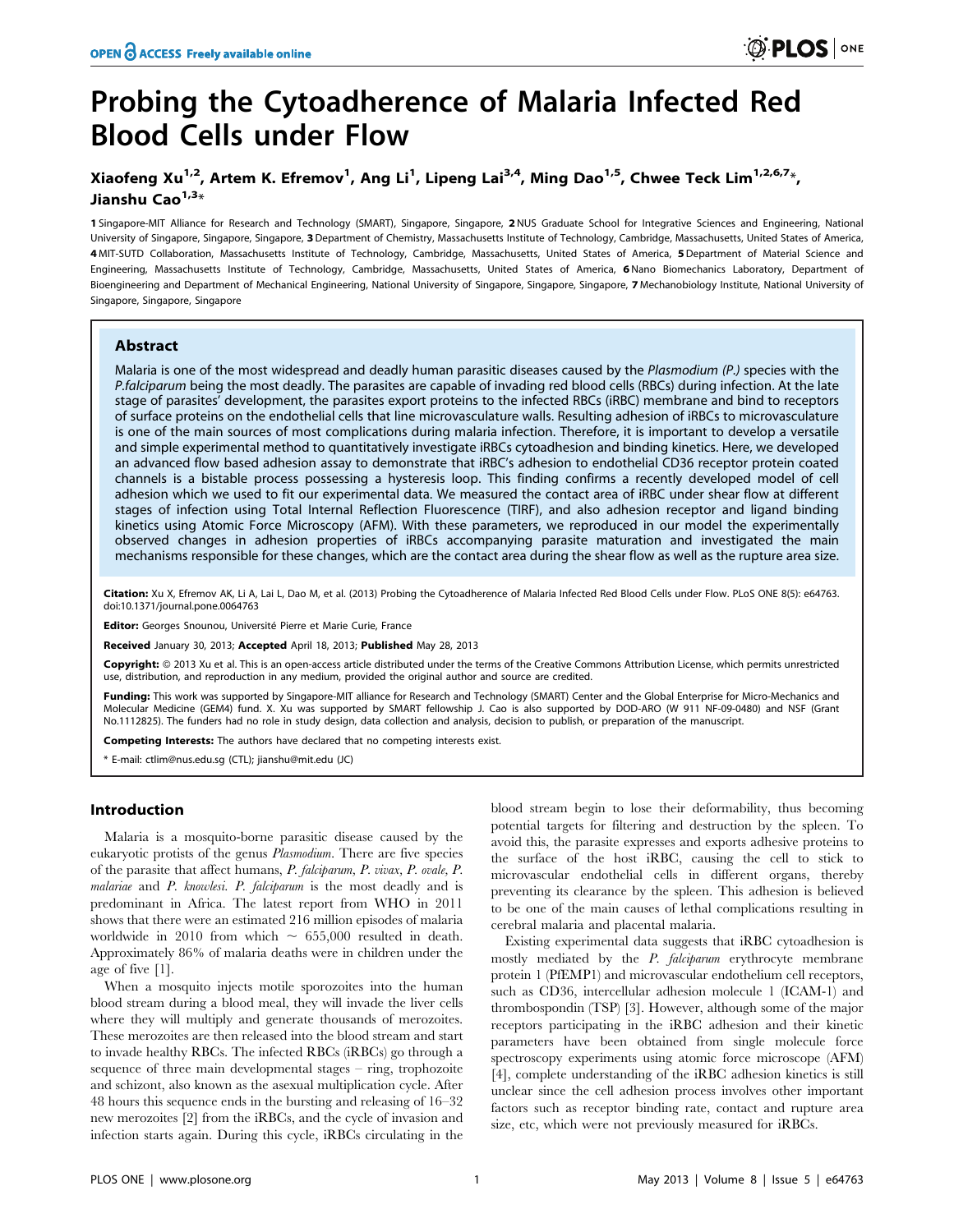

Figure 1. Schematic of microfluidic flow-based adhesion experiment setup. Cells are loaded from inlet side and flow through the microfluidic PDMS channel. The shear stress inside the channel is controlled by the flow rate of syringe pump. doi:10.1371/journal.pone.0064763.g001

Here, we describe an advanced experimental flow adhesion assay that comprises a microfluidic channel with controllable flow rate mounted on a Total Internal Reflection Microscopy (TIRF) microscope. We also performed atomic force microscopy (AFM) probing of CD36-PfEMP1 interactions to calculate the binding kinetics of iRBCs to CD36 protein and compare with results obtained from flow adhesion tests performed at different stages of parasite development. Finally, our experimental results confirm the prediction of a theoretical model [5].



Figure 2. TIRF image of FM®1–43 stained iRBCs attached to the CD36 coated channel. doi:10.1371/journal.pone.0064763.g002

#### Materials and Methods

#### Ethics Statement

The present study was approved by the National University of Singapore (NUS) institutional review board. The participants provided their written consent to participate in this study.

#### Parasite Culture

In this study, we used Plasmodium falciparum 3D7 knob positive [4]. Parasites were cultured *in vitro* according to a conventional protocol [6]. Parasites were grown in human erythrocytes in RPMI 1640 medium (Invitrogen) supplemented with 0.5% Albumax I (Invitrogen), 2 mM L-glutamine, 50 µg/ml hypoxanthine and  $25 \mu g/ml$  gentamycin at  $2.5\%$  hematocrit and cultured at 5%  $CO_2$ , 3%  $O_2$  and 92%  $N_2$  at 37°C. When the majority of parasites were in the ring stage, synchronization by using 5% sorbitol was conducted twice with 6–8 hours interval in order to obtain trophozoite stage iRBCs in 12 hours and schizont stage iRBCs in 24 hours after synchronization. Experimentally measured parasitemia in each experiment was greater than 3%.

# Microfluidic Channel Preparation

In our flow adhesion experiments we used a custom-made microfluidic PDMS channel with dimensions of 500  $\mu$ m (width) by 100  $\mu$ m (depth) by 1.5 cm (length) and with two punched holes for inlet and outlet (Figure 1). The PDMS was permanently bounded to a glass slide by plasma treatment (Harrick Plasma). In each experiment, the channel was prewashed with 70% alcohol followed by distilled water washing. The cleaned channel was then filled with 20  $\mu$ l human CD36 protein (Sino Biological Inc) with concentration of interest, 20  $\mu$ g/ml and 50  $\mu$ g/ml (see Results and discussion section) and incubated for overnight at  $4^{\circ}$ C. Before the flow experiment, CD36 coated channel was washed with phosphate buffered saline (PBS) (Invitrogen) and then coated with 1–3% bovine serum albumin (BSA) (Millenyi Biotec) in PBS and incubated for 30 min in this solution at room temperature to block nonspecific binding of iRBCs to the channel. After the final wash with PBS, the flow chamber was mounted on the Olympus X71 microscope stage with plastic tape. Inlet and outlet holes of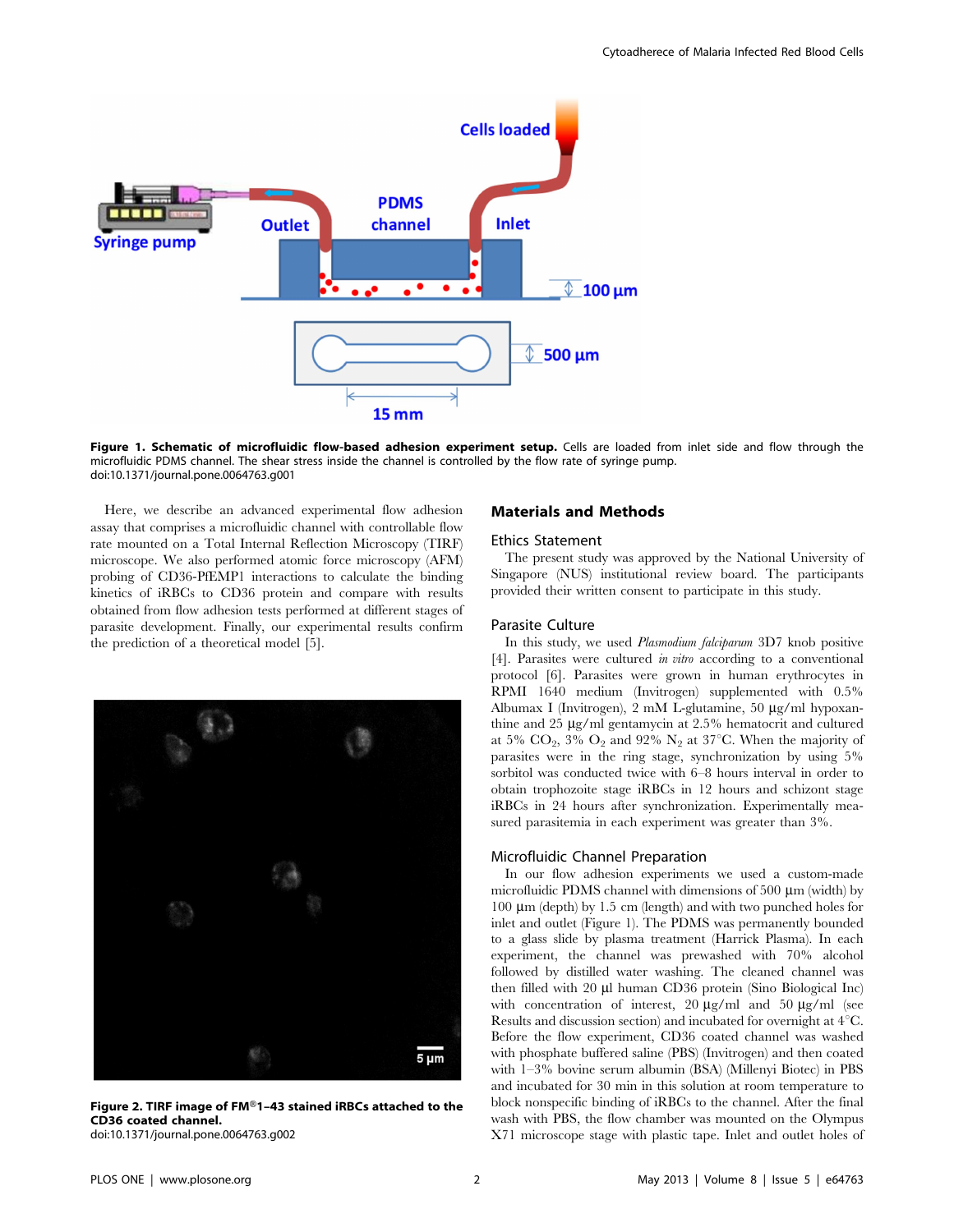

Figure 3. Mathematical model of cell adhesion in shear flow [5]. An iRBC rolling on the CD36 coated surface is shown. Media flow characterized by the shear rate (S) generates a force (F) and torque (M) on the cell. These force and torque are balanced by the bonds tension (Q) in the rupture area and the normal reaction (P) acting on the cell so that the cell at every instant is in mechanical quasi-equilibrium. The bond tension determines the average bond lifetime ( $\tau$ ) in the rupture area, which, in turn, is closely connected to the average velocity of the cell ( $v \approx c/\tau$ , where c is the rupture area size). Reprinted with permission from Elsevier. doi:10.1371/journal.pone.0064763.g003

the channel were connected to the loading reservoir and syringe by  $Tyqon^@$  tubing, respectively. IRBCs were loaded into the channel from an open syringe by withdrawing the syringe pump and thus, generating a negative pressure inside the channel, as shown in Figure 1. Resulting shear stress created in the channel was controlled by the flow rate of the syringe pump [7] (New Era Pump Systems, Inc.). In our experiments, applied pressure was varied from 0.1 Pa to several Pa, in increasing and decreasing steps of 0.1 Pa, 0.3 Pa, 0.5 Pa, 0.7 Pa, 1 Pa, 1.2 Pa, 1.5 Pa (See Result and discussion – Flow experiments section). At each step, the shear stress was maintained for 5 min in order to achieve steady-state flow and five images were taken from different fields of view using a 20X objective. Based on these pictures, the number of cells adhering to the surface of the channel was calculated and the resulting detachment curves were plotted as functions of the shear rate (see Results and discussion section). Each experiment was repeated more than three times for each of the different parasite stages as well as different coatings of CD36 protein concentration.

#### Total Internal Reflection Fluorescence (TIRF) Experiments

To visualize and measure the contact area between iRBCs and the surface of the channel, we applied TIRF microscopy to cells stained with a fluorescent dye, as described below. Before each TIRF experiment, we used Magnetic-activated cell sorting (MACS) method to enrich the trophozoite or the schizont stage infected RBCs from initial culture [8]. After enrichment, the



Figure 4. Cell adhesion bistability in shear flow [5]. (A) A stochastic model from ref. [5] predicts that cell adhesion is a bistable process in shear flow, which manifests itself as a hysteresis loop in shear stress-velocity coordinates. (B) The shear stress-velocity hysteresis loop results in an attached cells-shear rate loop, which can be measured experimentally using flow based adhesion assay developed in this paper. Reprinted with permission from Elsevier.

doi:10.1371/journal.pone.0064763.g004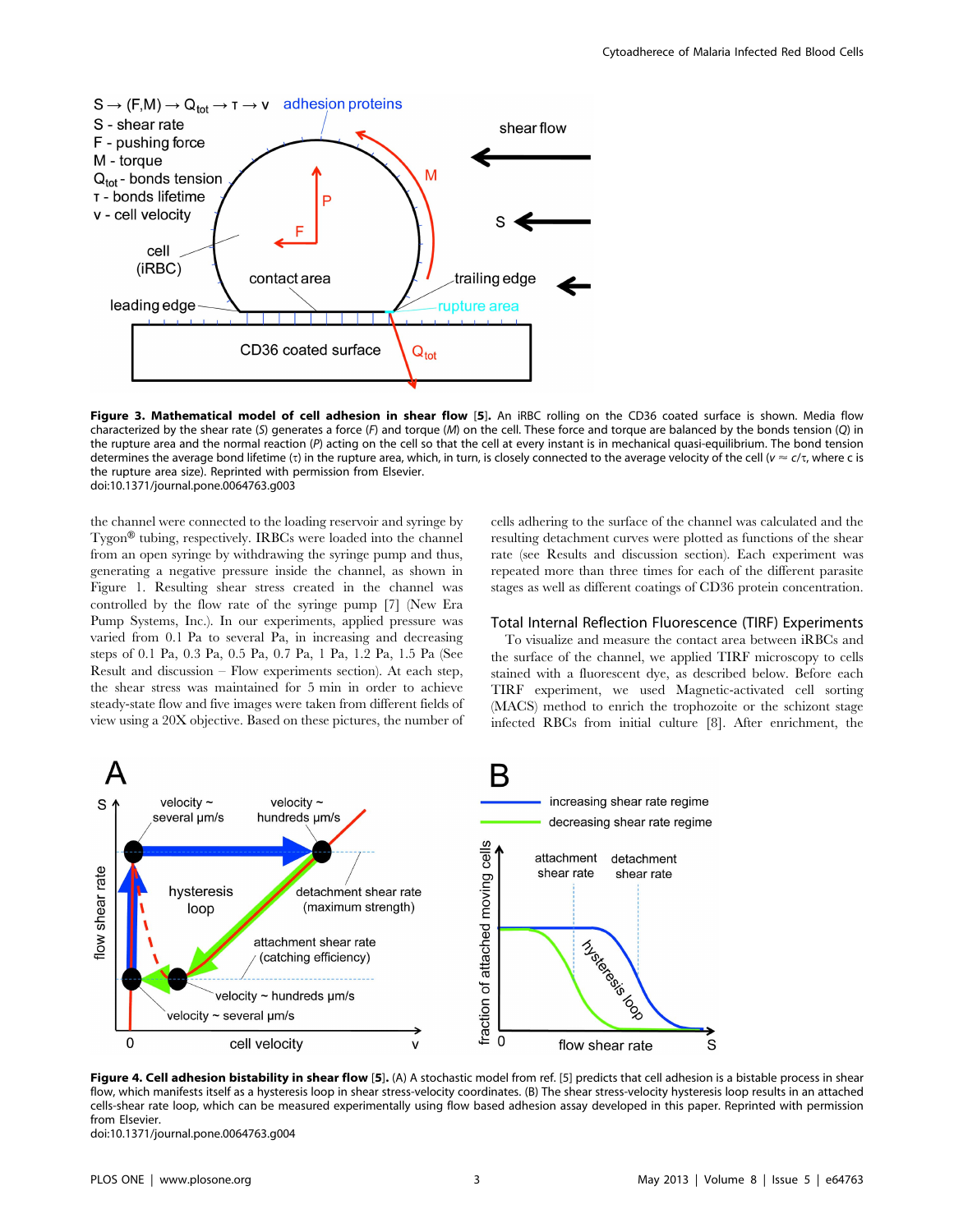

Figure 5. Measurements of contact area of iRBCs flowing through CD36 coated channel using TIRF. (A) Box plot of the contact area of iRBCs at the trophozoite stage flowing through the CD36 coated channel at different shear stresses. The bottom and top of the box denote the  $25<sup>th</sup>$  and  $75<sup>th</sup>$  percentiles of the population, respectively, while the bottom and top whiskers denote 10<sup>th</sup> and 90<sup>th</sup> percentiles, respectively. (B) The same as that in panel A only for iRBCs at the schizont stage. There is no significant difference among groups, where shear stress larger than 0.3 Pa. (C) The same as in panel A for contact area of iRBC at the trophozoite stage and the schizont stage at shear stress larger than 0.3 Pa. \*indicates significant difference at  $p<0.05$ .

doi:10.1371/journal.pone.0064763.g005

fraction of iRBCs at the trophozoite/schizont stage reached more than 90% by checking the Giemsa stained smear glass slide of enriched sample under microscope. Enriched iRBCs were then stained using 5  $\mu$ g/ml lipophilic styryl dye, FM® 1–43 dye (Invitrogen), which has no effect on the iRBC's deformability (see Text S1), for half an hour, followed by washing with warm RPMI or malaria culture medium for at least 4–6 times. Finally, fresh healthy RBCs as well as malaria culture medium were added in order to reach 2.5% hematocrit and 3–4% parasitemia similar to the condition of the flow experiments described above.

TIRF experiments were carried out on Olympus IX71 using  $100X$  objective and 488 nm laser. The  $FM@1-43$  stained iRBC combined with fresh healthy RBCs were injected into the CD36 protein coated channel using the same flow experiment setup as described above. After the cells had attached to the surface of the channel, the contact area between iRBCs and the channel was visualized by TIRF, which excites only fluorophores residing in the restricted region of the membrane-glass interface (Figure 2). In each experiment we collected more than 10 images of the contact areas from different fields of view at each shear stress using a homemade program on GIOR controlling the camera functions. To gather enough data for statistical analysis, each experiment was repeated more than three times. Acquired images were then processed using ImageJ program, and the contact areas between iRBCs and the channel surface were calculated based on the pixel size measurements (each pixel  $= 160$  nm).

#### Atomic Force Microscopy (AFM) Measurements

To measure unstrained detachment rate of CD36-PfEMP1 bonds and their compliance, we used the same AFM experimental setup as is described by Li A. et al. [4]. The CD36 protein was immobilized on the AFM tip via steps of covalent bonding and iRBCs were immobilized on glass substrate via strong interaction between PHA-E lectin and glycoprotein on the iRBC surface.

# Theoretical Model

To fit experimental data we used a mathematical model recently-developed by Efremov and Cao [5]. In this stochastic model a cell interacting with adhesion proteins on blood-vessel walls is represented by a sphere (with radius r), which rolls on a planar surface under the load  $F$  and torque  $M$  created by the shear flow (see Figure 3). During cell rolling, new bonds between the cell and the surface are continuously formed in the contact area, which is characterized by the mean width a. At the same time, previously formed bonds rupture at the trailing edge of the contact area due to the tension  $Q_{tot}$  generated by the load F and torque M. We will call this region– rupture area [5], characterized by its size  $c$ . Solving hydrodynamic and the force balance equations (see Text S2) of the cell motion one can establish a relationship between the shear stress of the flow S and the rupture force  $Q_{tot}$  acting on the bonds in the rupture area. Given the rupture force and the adhesion proteins unstressed kinetic rates for bonds formation  $k_{+}$ and dissociation  $k_{\text{off}}$  one can estimate the average concentration and lifetime of adhesion bonds in the rupture area and thus, find the average rolling velocity of the cell, v. The resulting equation between the shear stress and the cell velocity (eq. 12 in the Efremov and Cao's paper [5]) shows that cell adhesion is a bistable process possessing a hysteresis loop (see Figure 4A). The shear stress-velocity hysteresis loop leads to another hysteresis loop of shear stress-normalized number of attached cell (see Figure 4B), which can be measured directly in the flow experiments (see Results and discussion – flow experiment section). Thus, experimentally measuring (i) the shear stress-normalized number of attached cell hysteresis loop of iRBCs attached to the CD36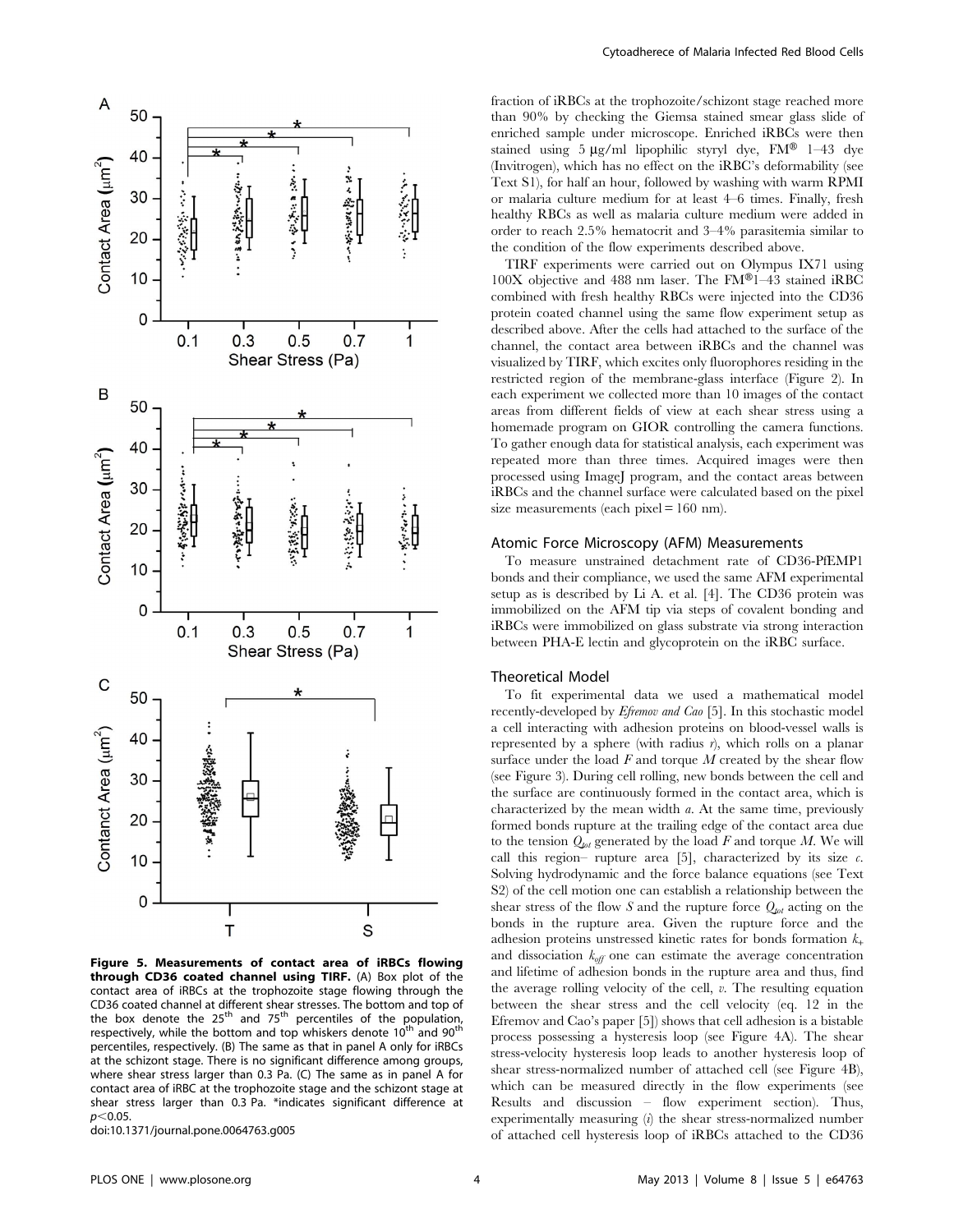

Figure 6. Force spectrum and the extrapolated kinetic parameter of CD36-iRBCs bonds at room temperature. Mean rupture forces within each binned window of loading rates were used as pooled measures to fit to the Bell-Evan's model for the characteristic dynamic force spectra reconstruction. doi:10.1371/journal.pone.0064763.g006

coated channel at different parasite development stages,  $\langle \dot{u} \rangle$  the shear stress, S,  $(iii)$  medium viscosity,  $\eta$ ,  $(iv)$  cells average radius, r, (v) contact area width distribution,  $a \pm \delta a$ , (v) unstrained bonds rupture rate  $k_{\text{off}}$  and binding potential width  $x^{\#}$ , and then using these numbers as input parameters for the stochastic model, we determined how relevant adhesion properties of iRBCs (namely the average rupture area size  $\epsilon$  and receptors diffusive binding rate  $k_{+}$ ) change at different stages of the parasite maturation (see Results and discussion section for more details).

#### Statistical Analysis

The data was reported as mean  $\pm$  standard error of mean (SEM). Analyses of multiple groups were performed with one-way ANOVA and Tukey test. Student t-test was used for comparison of two groups. The level of significance was calculated with  $\beta$  value less than 0.05.

#### Results and Discussion

#### The Contact Area Measurement

Recently reported mathematical models of cell adhesion [5], [9], [10]suggest that the strength of cell adhesion can strongly depend on the size of the contact area between a cell and the surface with which it interacts. Thus, characterization of iRBCs interaction with the CD36 coated surface at different stages of parasite development requires knowledge about the size of the contact area at these stages. To measure it, we performed a TIRFbased assay at different shear stresses for iRBCs at the trophozoite and the schizont stages, as described in the Methods section. Our experimental results show that the average contact area at the trophozoite stage  $(25.36 \pm 6.24 \ \mu m^2)$  is larger than the average contact area at the schizont stage  $(21.20 \pm 5.55 \mu m^2)$  (see Figure 5C), and in both cases, it is weakly dependent on the flow shear stress (see Figure 5A and 5B). Firstly, from statistical analysis for shear stress larger than 0.3 Pa, the contact areas are not significantly different at the trophozoite or schizont stage  $(p>0.05)$ , whereas at 0.1 Pa, the mean of contact area is significantly different when compared to higher shear stress at both the trophozoite and the schizont stages. This is because when iRBCs flow in the microfluidic channel, the 0.1 Pa shear stress is not high enough to cause any appreciable deformation between the two iRBC stages. When shear stress is larger than 0.3 Pa, the trophozoite stage iRBCs which are more deformable than the schizont stage iRBCs, the contact area increases, but remains relatively constant with further increase of the shear stress. At the schizont stage, the contact area decreased at 0.3 Pa, but remained relatively constant at higher shear stresses. Since the average contact area did not change much for shear stresses larger than 0.3 Pa at both the schizont and the trophozoite stages, we assumed that it is constant in our model. Secondly, comparing the trophozoite stage and the schizont stage for contact area at shear stresses larger than  $0.3$  Pa, the  $p$ -values were smaller than  $0.05$ , which means they were significantly different (Figure 5C). Both of these observations agree well with existing experimental and theoretical data: due to the growing parasites inside the iRBCs, their volume to surface ratio increased with time to the one of a sphere. As a result, effective deformability of iRBCs decreases as they enter into the late stages of parasite development since cells with higher volume to surface ratio are generally less deformable [11]. According to the existing mathematical models of cell adhesion [9], the cell-surface contact area becomes smaller as the cell deformability decreases. Additionally, dependence of the contact area on the flow shear rate weakens with decreasing cell deformability. Since the stiffness of iRBCs at the schizont stage is higher than that at the trophozoite stage, our results (shown on Figure 5A and B) qualitatively agree with these theoretical predictions.

# PfEMP1-CD36 Bonds Dissociation Rate

To reduce the number of unknown variables in our model, we measured the unstrained detachment rate and compliance of PfEMP1-CD36 bonds using the same AFM setup as in Li at al. [4]. Since the flow experiments we performed were at room temperature, the AFM measurements were also carried out at room temperature in order to be consistent with the flow experiments. Resulting force spectrum is shown in Figure 6. The Bell-Evans' model [12], [13] fitting to this spectrum gives the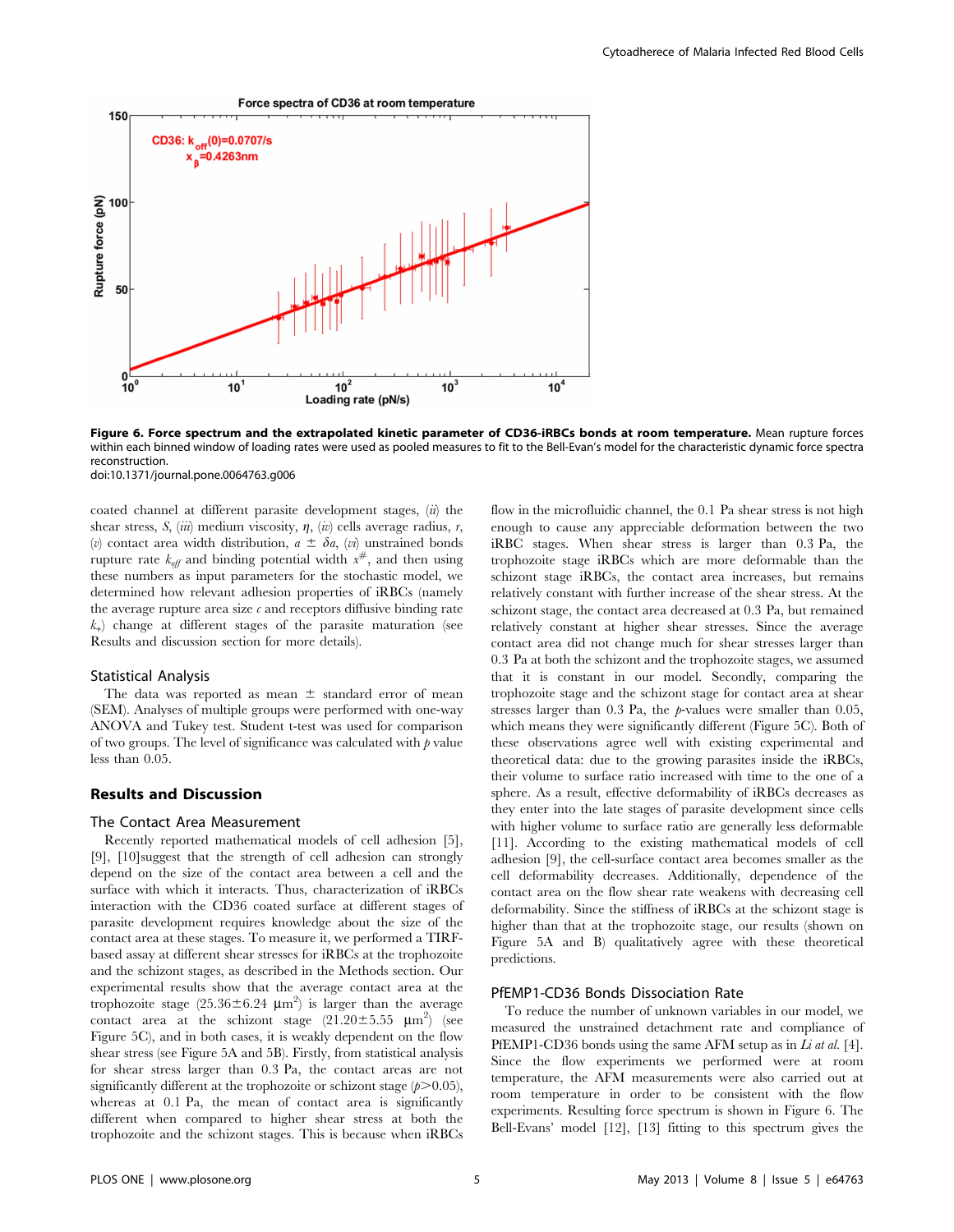

Figure 7. Experimental observation of the cytoadhesion hysteresis. (A-C) Experimental data points and their theoretical fitting are shown. (A) and (B) depict experimental / theoretical results which were obtained for iRBCs at the trophozoite stage flowing through the channel coated with CD36 proteins at concentrations of 20 and 50 µg/ ml, respectively (C) shows the results for iRBCs at the schizont stage flowing through the channel coated with CD36 proteins at concentration of 50  $\mu$ g/ml.

doi:10.1371/journal.pone.0064763.g007

unstrained mean dissociation rate,  $k_{\text{eff}}$  = 0.707 s<sup>-1</sup>, and the bonds compliance,  $x^{\#} = 0.43$  nm.

# Flow Experiments

In order to check the model prediction of cell adhesion bistability in shear flow [5], we counted the number of iRBCs attached to the CD36 coated surface at different shear stresses. The latter was changed in increasing and decreasing stepwise manner from 0.1 Pa to 5 Pa and 5 Pa to 0.1 Pa, respectively, because cell adhesion model [5] suggests that the cell adhesion bistability would result in a different behavior of the shear stressnumber of attached cell curves measured within these two increasing and decreasing shear stress regions. The cell adhesion bistability can be interpreted as a system memory about past actions, which leads to an appearance of a hysteresis loop between the two curves mentioned above. Indeed, flow experiments performed on the trophozoite stage iRBCs at two different concentrations of CD36 (20 and 50  $\mu$ g/ml) as well as on the schizont stage iRBCs (at CD36 concentration of 50  $\mu$ g/ml) showed presence of such a hysteresis loop, see Figure7A–C. Thus, our experimental results confirm the theoretical prediction of the iRBC cytoadhesion bistability in shear flow. As can be seen from Figure 7A and B, at a higher concentration of CD36 receptors on the flow channel surface, the hysteresis loop was larger and adherent trophozoite iRBCs could withstand larger flow shear stresses (when the shear stress was increased from a small value to a high one), which is not surprising since the higher concentration of CD36 leads to generation of a larger number of bonds between iRBCs and the CD36 coated surface. But what is unusual in these results is how the hysteresis loop and iRBCs adhesion strength changes from the trophozoite to the schizont stage. From existing experimental data, it is known that the surface concentration of knobs, special protein clusters on the surface of iRBCs that mediate iRBC cytoadhesion, in the schizont stage is  $\sim$ 1.4 times higher than in the trophozoite stage ( $\sim$ 7 knobs per  $\mu$ m<sup>2</sup> in the schizont stage and  $\sim$ 5 knobs per  $\mu$ m<sup>2</sup> in the trophozoite stage) [14]. Thus, one would expect that the strength of iRBCs adhesion in the schizont stage is higher than that in the trophozoite stage. However, our experimental data suggests that this is not the case – at the same concentration of CD36 the hysteresis loop in the trophozoite stage is larger than that in the schizont stage suggesting that iRBCs attached to the CD36 coated surface of the flow chamber more strongly in the trophozoite stage than in the schizont stage (see Figure 7B and C). This effect can be explained by a smaller contact area at the schizont stage since the average contact area at the trophozoite and schizont stages in Figure 5A and B are significantly different at shear stresses larger than 0.3 Pa (See Figure 5C).

#### Fitting of Experimental Data with Bistability Model

To gain further insights into the iRBC adhesion process and to find the mechanism leading to the decrease of the iRBCs adhesion strength in the schizont stage (i.e. the hysteresis loop area is smaller compared to the trophozoite stage at the same protein concentration), we fitted the experimental data depicted on Figure 7A–C using the bistability model [5]. Experimentally measured model parameters (such as the average radius of iRBCs, average contact area and its standard deviation, relative CD36 receptors surface concentration (protein concentration used for microfluidic channel incubation), media viscosity  $(\eta = 1.5 \text{ mPa.s})$ , bonds unstrained detachment rate and compliance, etc.) are treated as constants in the model. As mentioned in the TIRF measurement of cell contact area, the 20% decrease in contact area at the schizont stage might contribute to the decrease in adhesion strength. Whereas,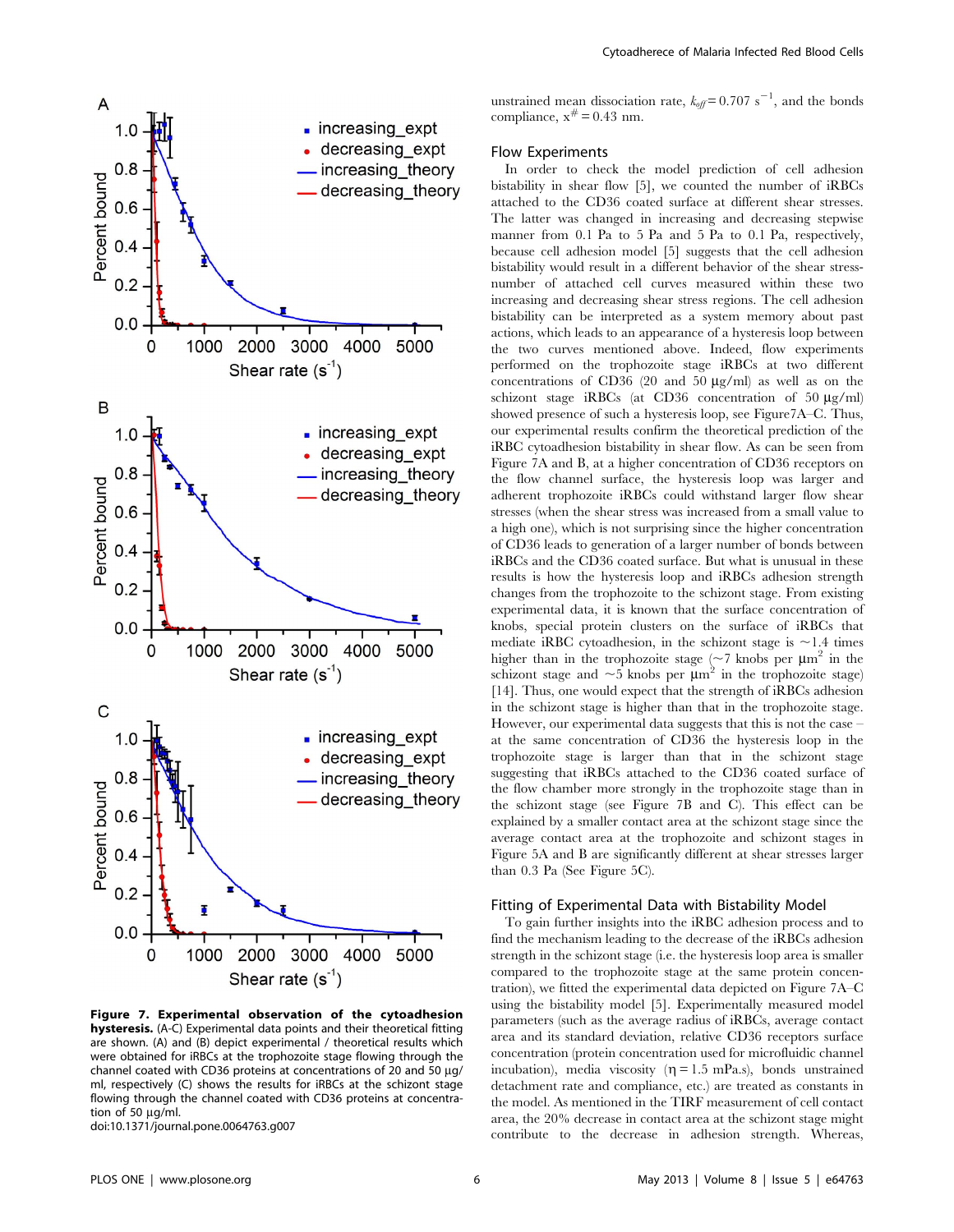Table 1. Values of the parameters used in Figure 7A–C model fitting.

| Parameter                                                     | Unit                  | <b>Figure 7A</b> | <b>Figure 7B</b> | Figure 7C     |  |
|---------------------------------------------------------------|-----------------------|------------------|------------------|---------------|--|
| a, Length of the contact area                                 | $\mu$ m               | $5.0 \pm 2.2$    | $5.0 \pm 2.2$    | $4.5 \pm 2.3$ |  |
| b, Width of the contact area                                  | μm                    | $5.0 \pm 2.2$    | $5.0 + 2.2$      | $4.5 \pm 2.3$ |  |
| c, Length of the rupture area                                 | nm                    | 300              | 300              | 140           |  |
| r, Cell radius                                                | μm                    | 4                | 4                | 4             |  |
| $\delta$ , Size of the gap between the cell and the coverslip | nm                    | 50               | 50               | 50            |  |
| $x^{\#}$ , Binding potential width                            | nm                    | 0.43             | 0.43             | 0.43          |  |
| $\sigma_{\nu}$ , PfEMP1 density                               | $\mu$ m <sup>-2</sup> | 35               | 35               | 50            |  |
| $\sigma$ <sub>2</sub> , CD36 density                          | $\mu$ m <sup>-2</sup> | 20               | 50               | 50            |  |
| $\eta$ , Viscosity                                            | $Pa \times s$         | 0.0015           | 0.0015           | 0.0015        |  |
| T, Temperature                                                | K                     | 300              | 300              | 300           |  |
| $k_{+}$ , Receptors diffusive binding rate                    | $\mu$ m <sup>-2</sup> | 0.06             | 0.06             | 0.15          |  |
| $k_{off}$ , Dissociation rate                                 | $s^{-1}$              | 0.07             | 0.07             | 0.07          |  |
| $k_{on}$ , Association rate in the cluster                    | $s^{-1}$              | 10               | 10 <sup>°</sup>  | 10            |  |
| N, Proteins cluster size                                      |                       | 7                | 7                | 7             |  |

doi:10.1371/journal.pone.0064763.t001

remaining four unknown model parameters (CD36 receptors absolute surface concentration (numbers of proteins on the microfluidic channel), diffusive binding rate of adhesion proteins  $(k_{+})$ , rupture area size (c) and the average number of PfEMP1 proteins per single knob (N)) were adjusted to achieve the best fit (Table 1). As can be seen from Figure 7A–C, the resulting theoretical curves fit the experimental data well.

The fitting of our experimental data with the model suggests that the average number of PfEMP1 proteins per a single knob does not change much from trophozoite to schizont stage and remains in the range of  $N=6-8$ . It should be noted that the amount of knobs on the surface of iRBCs measured in experiments [14] increases by  $\sim$  40% as well as the total number of PfEMP1 receptors from the trophozoite to the schizont stage, as mentioned before. Thus according to our analysis, newly synthesized PfEMP1 proteins tend to form new knobs on the iRBCs surface rather than to incorporate in old ones. However, an alternative explanation is also possible: PfEMP1 receptors may form large clusters on the knobs, but due to their high local concentration only 6–8 of these receptors on each knob are able to find binding partners on the surface of the flow channel. In any case, the average number of the receptors interacting with the CD36 coated surface per single knob does not seem to be the main factor responsible for the decrease in the schizont iRBCs adhesion strength because it has the same value in the trophozoite and schizont stages.

As for the remaining two model parameters, the diffusive binding rate of the adhesion proteins  $(k_{+})$  and rupture area size  $(c)$ , the model showed that  $k_{+}$  increases 2.5 times (from 0.06 to 0.15  $\mu$ m<sup>2</sup>/s), whereas, c decreases  $\sim$  2 times (from 300 to 140 nm) during iRBCs transition from the trophozoite to the schizont stage. These theoretical results were consistent with existing experimental data. Recently it was shown that the spectrin network of iRBCs degradates significantly in the schizont stage [15], and from experiments it was known that membrane receptors interacting with underlying cytoskeletal network decreases their mobility, see for example [16]. Thus, the more degraded the spectrin network is, the more diffusive are membrane receptors on the iRBC surface, and the faster they bind to their ligands. This explains higher receptor binding rate,  $k_{+}$ , in the schizont stage. On the other hand, at the schizont stage, the network degradation led to less efficient mechano-transduction of the rupture load,  $Q_{\omega t}$ , acting in the rupture area to other PfEMP1 receptors. Therefore at the schizont stage, the bonds in the rupture area feel the rupture load, and they are ''isolated'' due to the degradation of spectrin network, once reach the breaking point, the bonds break together, form a smaller rupture area. Whereas for the trophozoite stage cell, firstly the bonds in the rupture area feel the rupture load, but instead of breaking immediately, they transfer the load to the nearby bonds, due to the better connected network. Larger area shares the rupture load, leads to larger rupture area. Moreover, the considerably smaller contact area might also be the cause of smaller rupture area at the schizont stage. As a result, the effective size of the rupture area,  $c$ , in the schizont stage is smaller. From these observations, it follows that the strength of iRBCs cytoadhesion is strongly dependent on the rupture area size since neither increased amount of adhesion proteins on the iRBCs surface nor their increased binding rate could compensate approximately 2 times decrease of the rupture area in the schizont stage. Indeed, the size of the rupture area determines how many adhesion bonds share the load  $Q_{tot}$ . The higher this number, the smaller is the average force, Q, acting on each bond in the rupture area and the larger is the average lifetime,  $\tau$ , of each bond. According to the Bell-Evans model [12], [13], this is an exponential effect since  $\tau = k_{off} \times \exp(x^{\#}Q/k_BT)$ , where  $x^{\#}$  is the binding potential width. Thus, even a small decrease of the rupture area size can lead to a considerable decrease in the cell adhesion strength.

With the combined theoretical and experimental studies of cell adhesion under shear flow, we found that the main contributing factors for the change in adhesion strength during parasite maturation are the contact area and the size of the rupture area. Although this is limited to the *in vitro* study of cell protein interactions, it allows us to investigate the binding kinetics of iRBCs to any selected endothelial receptor under shear flow. It can potentially be used to study the efficacy of malaria therapeutics targeting at cytoadhesion. Further research on the flow experimental design and theoretical model will be needed to enable us to better bridge our *in vitro* study to that of *in vivo* physiological conditions.